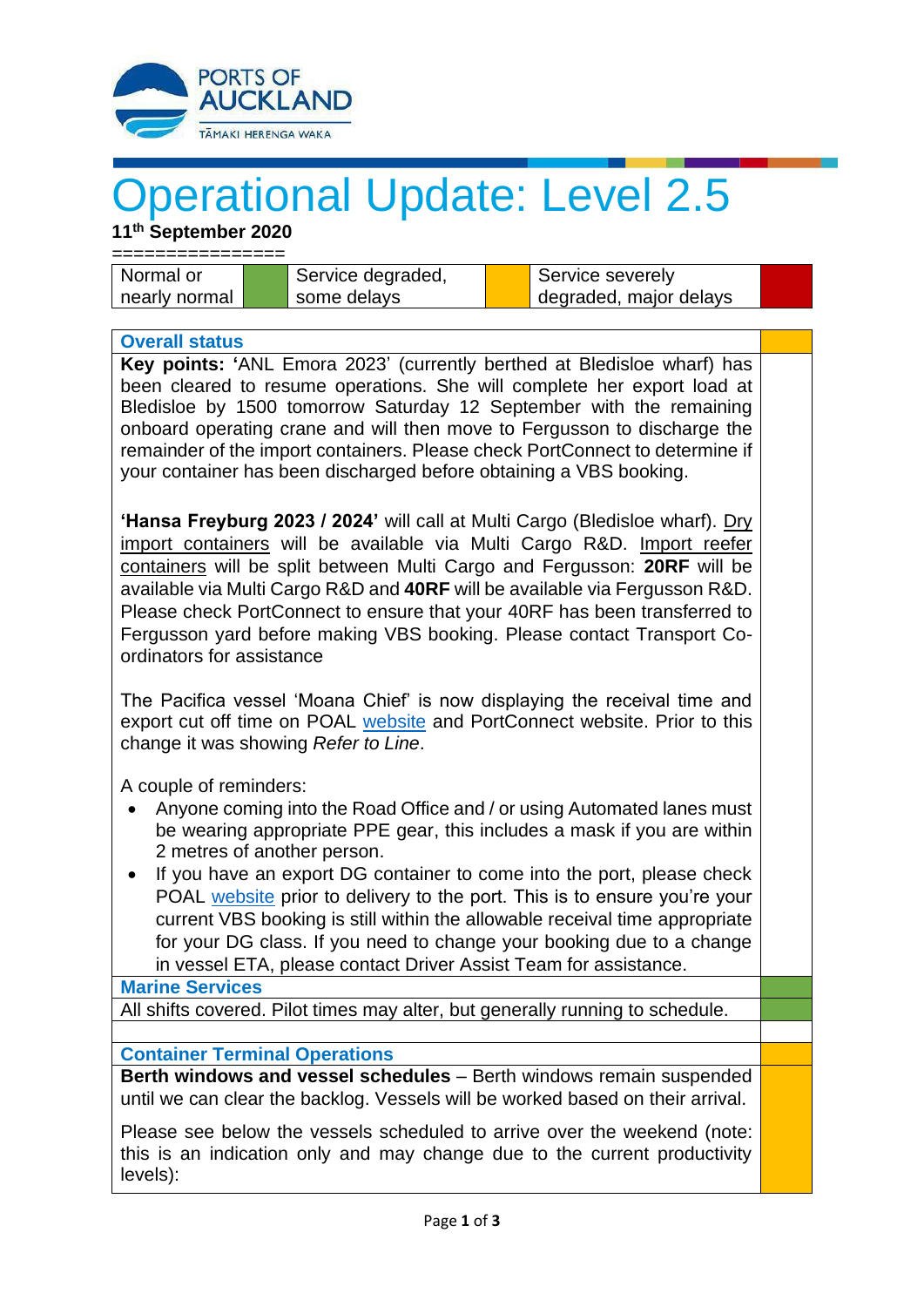- **Currently alongside and working:** 'Xin Zhang Zhou 039S' (CNS) & 'CSL Atlantic 185' (NZS)
- **Arriving Saturday 12 September:** 'Athens Glory KE036A' (KEX), will be worked at Fergusson North
- **Arriving Sunday 13 September:** 'Brotonne Bridge 032S' (PANZ)

We will keep the [website](http://www.poal.co.nz/) updated with the most current information.

**Labour supply** - today we are operating with 3 cranes. We are in the process of establishing a roster that will allow a fixed number of cranes to operate night and day 24/7 for the next 2 weeks so that Lines can better evaluate schedule implications. This will be communicated to the Lines later today and take effect from Monday 14th September. Whilst we are now seeing more stability in staff attendance the focus remains on safety and managing hours of work and fatigue so that operations can remain consistent.

**Yard Capacity** – yard capacity utilisation at Terminal approx. 110**%** and will continue to be under pressure as we have heavy discharges off vessels towards the end of this week.

**Road Services** – as was advised in our last update, yesterday R&D operations have been impacted by reduced labour availability and congestion in the yard. As a result, average truck turn time has increased to 51 minutes. However, despite the challenges, in the last 24 hours we have delivered 694 import containers via road which is a significant improvement on previous days. 130 containers have been railed out.

Please see below demurrage LFD for various vessels that have been through the Terminal:

| Vessel                  | <b>Last Free Day</b> | <b>Last Free Time</b> |
|-------------------------|----------------------|-----------------------|
| KOTA LOCENG 131         | 12-09-2020           | 0600 13-09-2020       |
| <b>MSC BANU KE035R</b>  | 11-09-2020           | 0600 12-09-2020       |
| <b>MOANA CHIEF 4231</b> | 11-09-2020           | 0600 12-09-2020       |
| NAVIOS MIAMI 154S       | 13-09-2020           | 0600 14-09-2020       |

R&D is running well today. We are continuing to move containers from the M-Strad operated yard into the Automation yard to allow for road deliveries via the A-Strads. Today we have some flexibility for last-minute VBS bookings. Driver Assist Team is helping transport companies with VBS bookings for fully cleared DG and reefer containers. If you have an export container that need to be delivered to the port after the cut off, please apply for Late Receival approval through Customer Service Team.

This weekend will be challenging with high volumes discharging into the terminal. It is important that the ability to facilitate 24/7 operations throughout the supply chain is maximised. Looking at the VBS pool, majority of VBS bookings have been picked up by the carriers. We will be regularly assessing our operations through the weekend and releasing extra slots where possible. **Productivity** – still operating at lower productivity levels. The main impact is yard congestion. Due to the back to back nature of demand and tight labour supply our ability to complete housekeeping moves is restricted.

**Rail Services** – working well

**Other** –

**Multi-Cargo Operations**